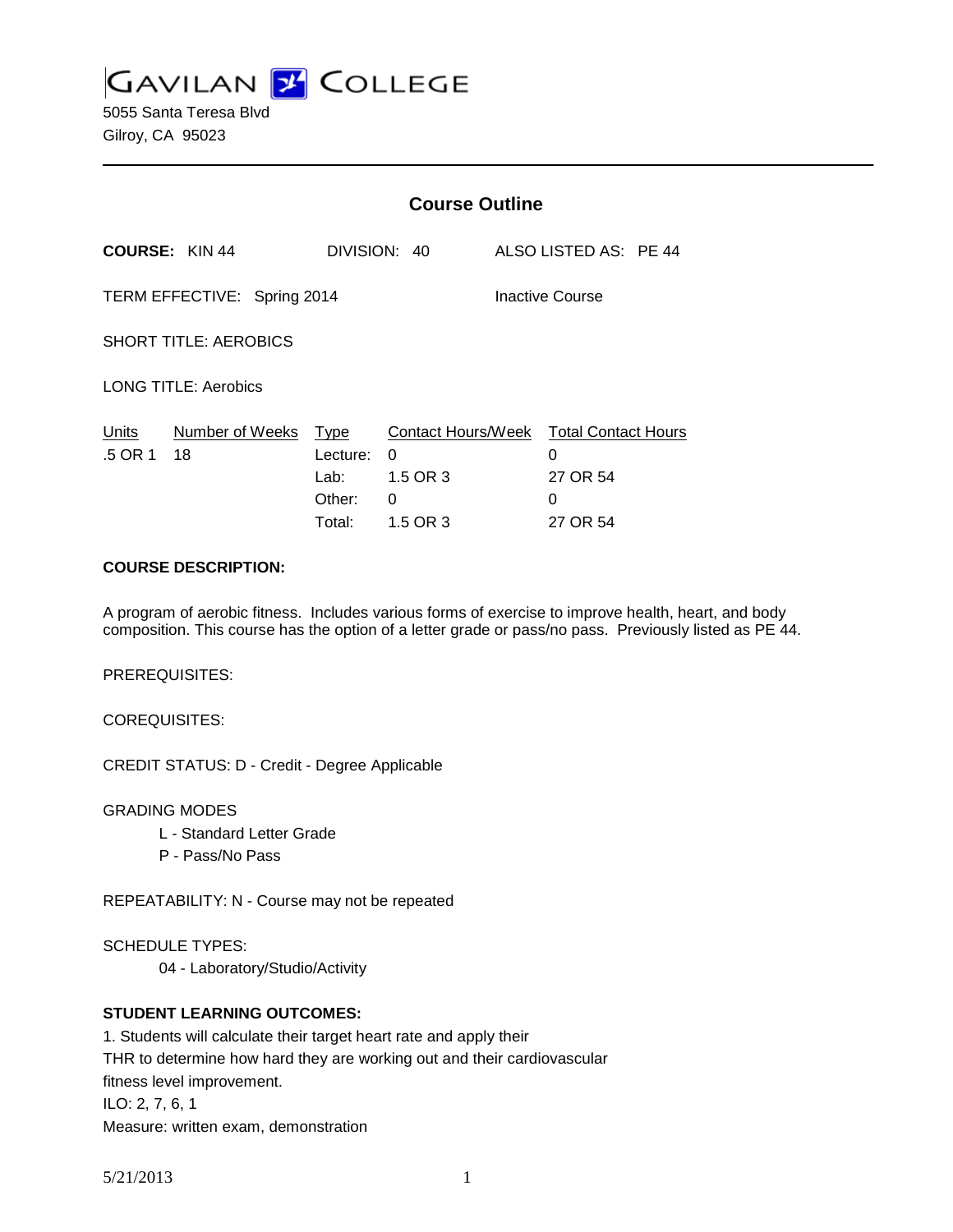2. Students will explain the components that make up a complete fitness program and incorporate them in class workouts. ILO: 2, 7, 1, 4 Measure: written exam, oral exam, performance 3. Students will list and discuss the nutrients the body uses for energy and analyze how this relates to one's eating habits. ILO: 2, 1, 6, 4, 7 Measure: project (Food Diary), oral report 4. Students will identify at least two lifestyles changes which will help improve their physical and emotional well being and design goals which will help achieve those changes. ILO: 6, 7, 2, 1 Measure: project 5. Students will describe the three components (FIT) of a cardiovascular fitness program and apply them to class workouts. ILO: 2, 7, 1, 4 Measure: oral report, written exam, performance 6. Students will increase their aerobic capacity by participating in class workouts. ILO: 7, 6, 4 Measure: pre and post testing, performance

#### **CONTENT, STUDENT PERFORMANCE OBJECTIVES, OUT-OF-CLASS ASSIGNMENTS**

Curriculum Approval Date: 11/26/2007

Students who repeat this class will have the opportunity to improve their fitness level. This can be accomplished by using a variety of methods, such as: working at a higher THR, increasing the number of repetitions, and/or decreasing the amount of rest between each exercise. The students skills or proficiencies will be enhanced by supervised repetition and practice.

3 - 6 Hours

Orientation of course requirements. Safety factors and the benefits of a proper warm-up and cool-down will be discussed. Students will complete a personal health profile and take their resting heart rate. Information will be provided on how to calculate your target heart rate. Pre-test to determine their aerobic capacity. Begin warm-up routine, power walking and introduce some muscular strength training exercises.

SPO: Students will complete a personal health profile, be able to calculate their THR, and explain the benefits of a warm-up and cooldown.

## 3 - 6 Hours

The classes will include a warm-up, power walking, some exercises performed last class, as well as some new ones and a cool-down. Information will be provided on the components that make up a complete fitness program. Presentation on the three components of a cardiovascular fitness program (FIT).

SPO: The students will demonstrate the components that make up a

5/21/2013 2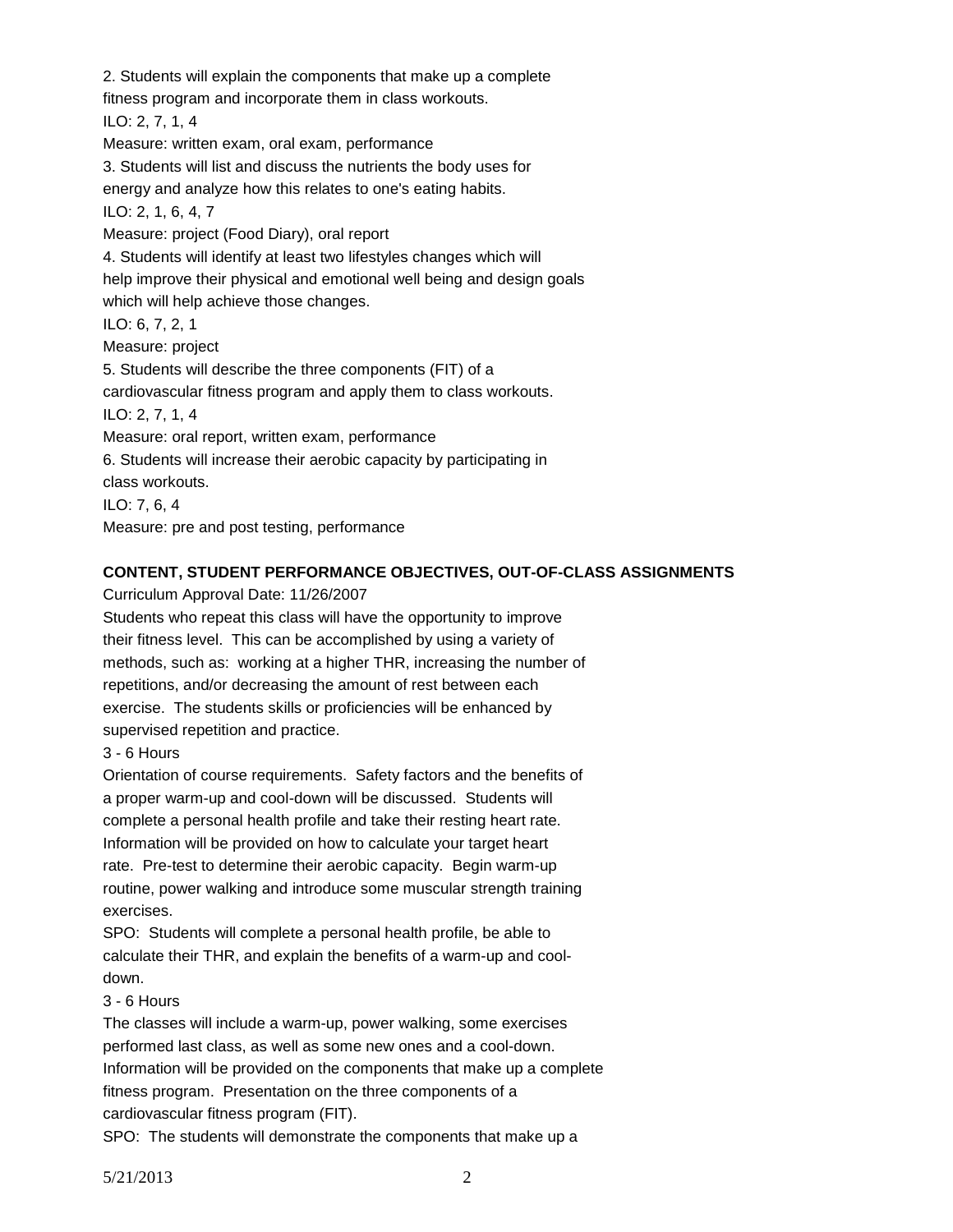complete fitness program. They will describe what FIT stands for. 3 - 6 Hours

Classes will incorporate a warm-up, power walking, an exercise routine, and a cool- down. Exercises presented earlier will also be used. The use of hand weights will be introduced. A discussion on goal setting as it relates to lifestyle changes will be included as well as a presentation on body composition.

SPO: Each student will select two or three goals to work on throughout the class. They will participate in the exercises utilizing hand weights.

#### 4.5 - 9 Hours

Classes will include a warm-up; power walking; exercises performed earlier, including the use of hand weights, and a cool-down. The use of bands will be introduced. The opportunity to have their body composition assessed will be provided. A mini-lecture on diets, including their pros and cons and fad diets will be presented. SPO: Students will complete a one week food diary. They will discuss the pros and cons of dieting and explain the effects fad diets have on the body.

10.5 - 21 Hours Class structure will include warm-up and power walking, followed by some type of exercises and then a cool-down. The exercises could include hand weights, muscular strength training, steps, bands, and exercise balls. The use of circuits, stations, videos, and/or mass calisthenics could be utilized. A mini-lecture on such topics as weight control, stress management, vitamins, minerals, nutrients, and/or eating disorders will be presented. Goal-setting, FIT, and THR will be reviewed.

SPO: Students will monitor their cardiovascular fitness progress through the use of their THR. They will participate in the minilecture discussions. Students will demonstrate various exercises using a training aid.

1.5 - 3 Hours

Post-testing to evaluate each student's aerobic capacity, which will help determine their improvement.

SPO: Each student will complete the post-testing.

2 Hours

Final.

Assignments are included in the course content.

#### **METHODS OF INSTRUCTION:**

Demonstration, Discussion, Mini-lectures, Videos, Stations

#### **METHODS OF EVALUATION:**

The types of writing assignments required: Other: Food journal The problem-solving assignments required: Other: Calculating THR and Body Fat Percentage The types of skill demonstrations required: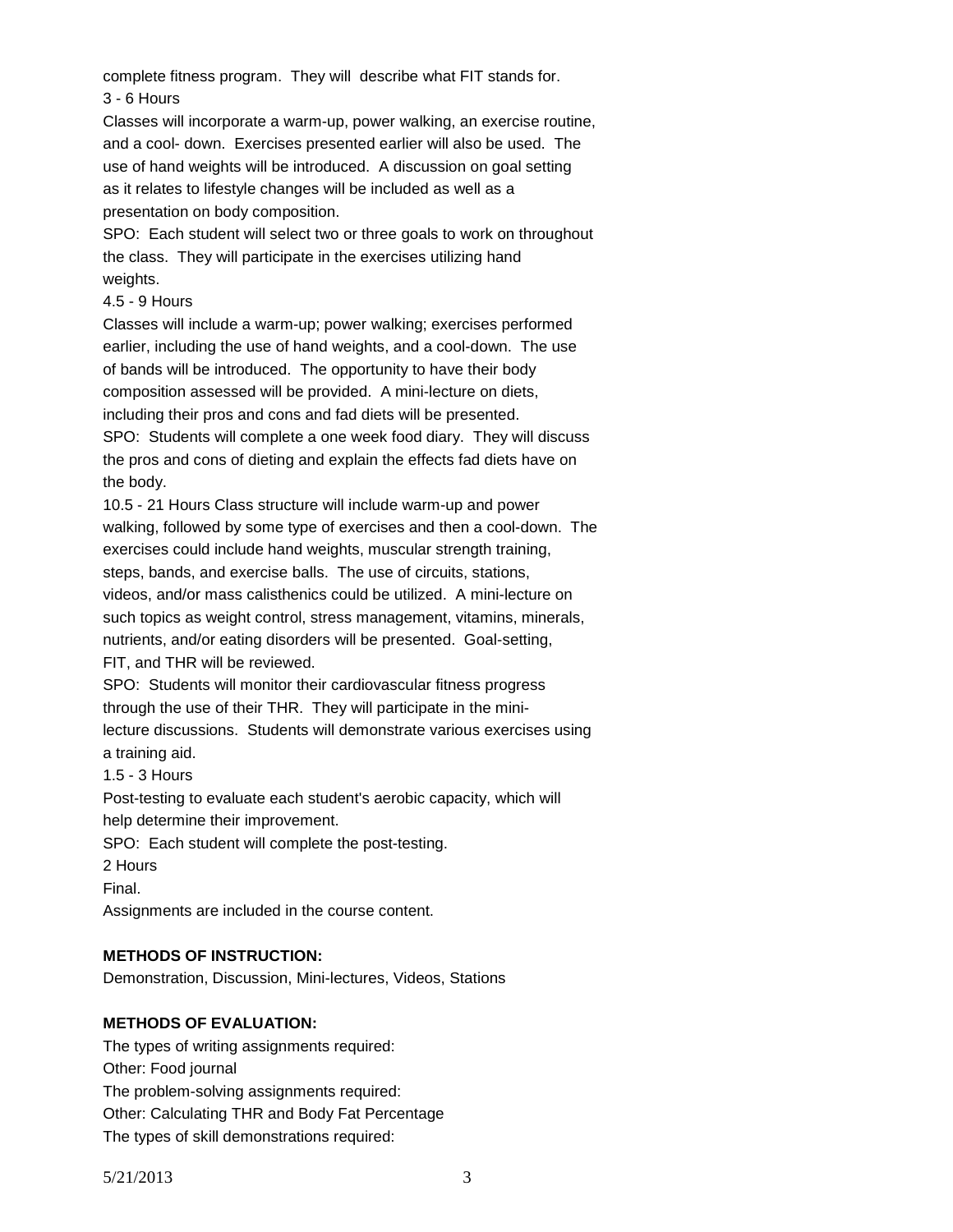Performance exams The types of objective examinations used in the course: **Completion** Other: l Other category: Requires student participation. The basis for assigning students grades in the course: Writing assignments: 5% - 15% Problem-solving demonstrations: 5% - 15% Skill demonstrations: 10% - 20% Objective examinations: 10% - 30% Other methods of evaluation: 50% - 60% JUSTIFICATION:

The department is requesting a name change, from the Physical Education and Athletics Department to the Department of Kinesiology and Athletics. The reasons for this action include:

1) A desire to follow suit with the 4-year colleges and universities.

2) A trend in the field. Community colleges are moving in this direction with Cabrillo College already taking this action. Others such as Sacramento City College, Mission College, and Diablo Valley College are also in the process of changing their name as well. Gavilan College can be a leader in this trend.

3) This more closely describes what our profession is about.

"Kinesiology is the academic discipline concerned with the art and science of human movement."

4) The state academic senate has proposed that Kinesiology and Exercise Science majors be added to the Disciplines List so they have recognized the move in this direction.

5) Over recent years, there have been discussions within the State regarding the need to streamline Physical Education as a discipline. This would help with the negative connotation that is often identified with this discipline. Gavilan College has worked hard to modify our programs to meet State requirements for our major. The name change would be another step in the right direction.

# **REPRESENTATIVE TEXTBOOKS:**

Aerobic Dance Away to Fitness, Mazzeo & Kisselle Fitness and Wellness, Frank D. Rosato Lifetime Fitness and Wellness, Melvin H. Williams

#### **ARTICULATION and CERTIFICATE INFORMATION**

Associate Degree: GAV E1, effective 201170 CSU GE: CSU E1, effective 201170 IGETC: CSU TRANSFER: Transferable CSU, effective 201170